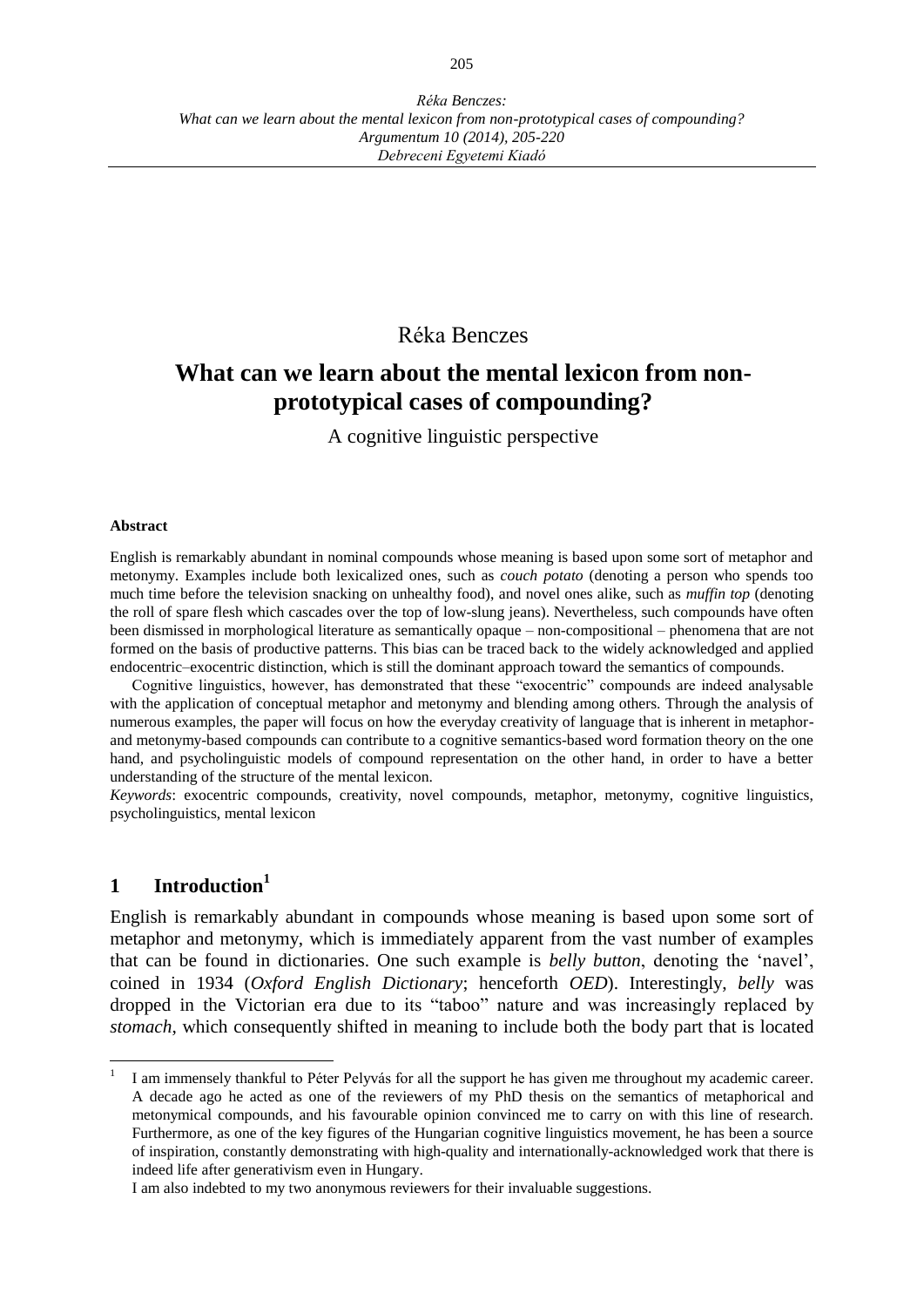between the diaphragm and the groin, as well as the digestive organ that is contained in it. Apart from *stomach*, the Victorians referred to the taboo area via wonderfully creative (and now obsolete) compound expressions such as *bread basket* and *pudding house* (Burridge  $2004: 42.2$  Needless to say, both expressions are metaphor- and metonymy-based: 1) an image schematic metaphor establishes the image-based resemblance between the shape of a bread basket or pudding house (the latter of which is a round container for puddings) and the belly; and 2) a CAUSE FOR EFFECT metonymy provides further motivation by creating a mapping between the thing that is eaten (bread and pudding, respectively) and the result (a bulging belly).

The ongoing appeal of metaphor- and metonymy-based compounds is also demonstrated by the more recently formed *muffin top*, which can be considered as one of the "success stories" of English word-formation. It was originally coined in 2003 by two Australian TV presenters to denote the spare flesh that overhangs loose-fitting jeans. In 2006, it was named as "Word of the Year" by the Australian *Macquarie Dictionary* and was also elected among the "most creative" terms the same year by the American Dialect Society. It eventually entered the online edition of the *OED* in March 2011.

Nevertheless, despite the preponderance of metaphorical and metonymical compounds in English, not much has been said about them in morphological literature on the grounds that they are not based on productive word-formation processes due to their exocentric nature. Such coinages are distinguished from endocentric ones, where the compound represents a subcategorization of the entity expressed by the head element (e.g., *apple tree* is a type of tree).

However, there is no legitimate reason to discard a class of compounds from a proper linguistic analysis on the grounds that they are atypical. The point is that there are plenty of "unexpected trends" (Bauer & Renouf 2001: 120) in English word-formation, and a full analysis or description of the English language needs to fit every type and provide an adequate explanation for them. As it will be demonstrated in the forthcoming sections, cognitive linguistics is especially suitable for accommodating less prototypical compounding patterns, and for this reason is more capable of examining the relationship between linguistic creativity on the one hand and compounding on the other.

The present paper will focus on noun–noun compounds in particular, this being the largest and most prevalent type of compounding in English. The structure of the paper is as follows: section 2 focuses on the traditional endocentric–exocentric distinction and highlights the limitations of this classification. By doing so, it also introduces an alternative term, "creative compound", for metaphorical and/or metonymical compounds. Section 3 examines creative instances of language use, based on both lexicalized and novel examples. On the basis of the examples discussed in the previous section, section 4 reinvestigates the notions of

<sup>2</sup> One of the interesting questions that can be raised in conjunction with *belly button* is its appearance in the language in the first place, especially in light of the fact that *belly* was dropped from grace in the Victorian era. From a logical point of view, *stomach button* should have been coined instead. One possible explanation resides in the fact that *belly button* was coined on the analogy of other *belly* compounds that originated mostly from the 16th century and which did survive the Victorian purge, such as *belly-ache* (1552), *belly-cheer*  ('gluttony'; 1549), *belly-god* ('a glutton'; c. 1540) or *belly timber* ('food'; 1607). (The examples are from the *OED*.) A second possible motivating factor in the coinage of *belly button* is the alliteration of the initial letters in the respective constituents. As elaborated on by Benczes (2013), phonological analogy, in the forms of alliteration and rhyme, play a very influential role in the creation of novel forms.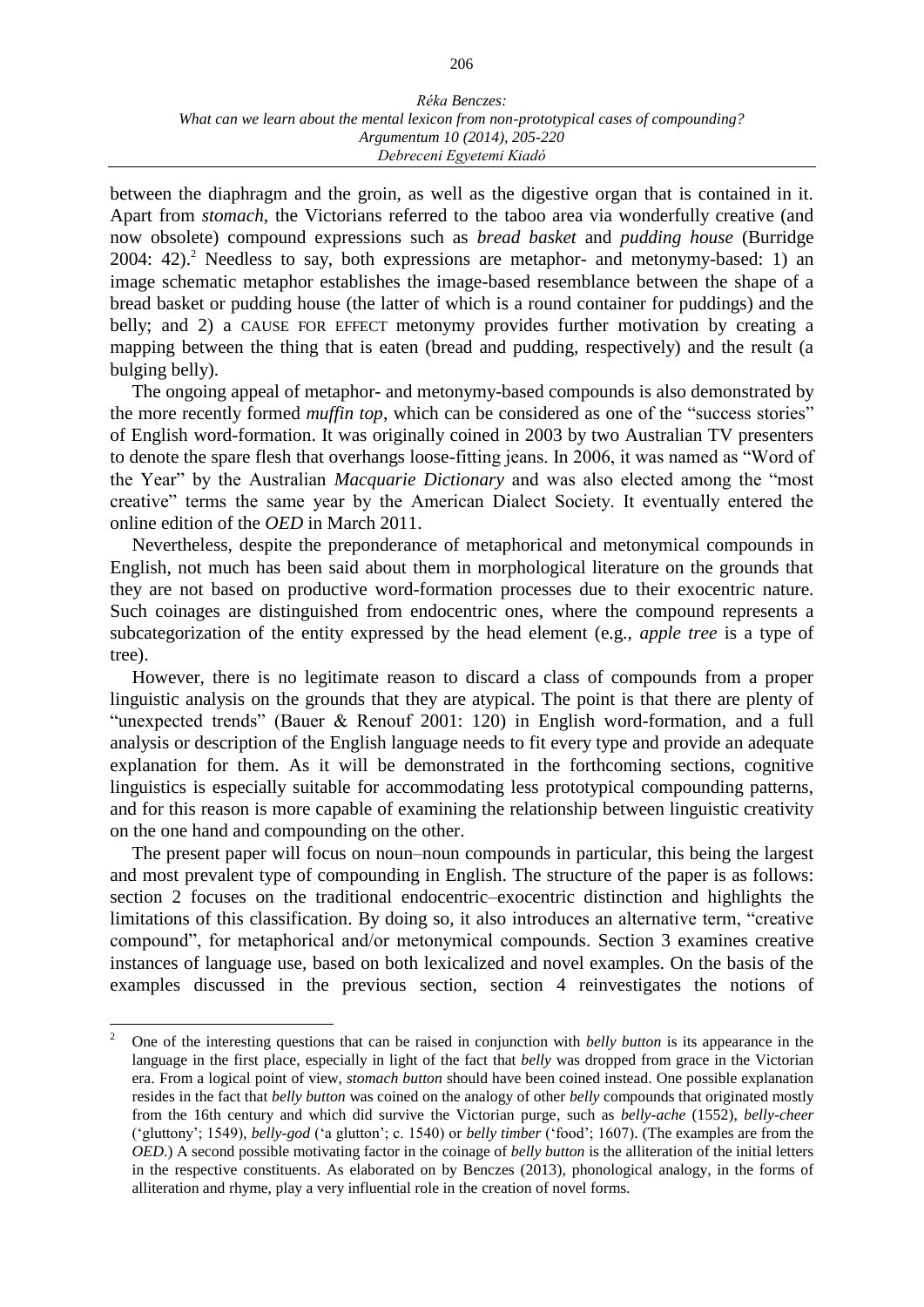compositionality and creativity and their implications for the mental lexicon by drawing on cognitive linguistic theory and psycholinguistic evidence. The last, fifth section concludes.

### **2 From exocentric compounds to creative compounds**

One of the basic tenets of formal semantics is the compositionality of meaning (also referred to as "Frege's principle"). According to this theorem, the meaning of a sentence can be deducted from the meaning of its constituents (Kiefer 2000: 17). Although the focus of Frege's principle is the sentence (more specifically the proposition contained in the sentence), the theory of the compositionality of meaning has been extended to lower levels of syntax as well, such as phrases and words, even though semantic compositionality can never be complete on the morphosemantic level due to the fact that all accepted words are lexicalized to a certain degree (Dressler 2005: 271). Needless to say, compositionality has also been a heavily debated topic in relation to compounds, whose meaning is, in most cases, not predictable from the components. For this reason it has often been argued that compositionality can help to distinguish between compounds (which are not compositional, such as *blackbird*, for the common species *Turdus merula* found all over Europe) and phrases (which still preserve the notion of compositionality, such as *black bird*, for any bird with a black colouring) – see, for example, Matthews (1974). The problem of compositionality is especially acute in the case of "exocentric" compounds, where the compound expression is not a subcategorization of the entity expressed by the head element (as in the case of endocentric compounds).

The notion of exocentricity (vs. endocentricity) originates from Bloomfield (1933), who applied these concepts from both a syntactic and a semantic point of view (here we will concentrate on only the latter) to both words (compounds) and units larger than words, i.e., phrases. Accordingly, the referent of *blue-stocking* or *red-head* does not belong to the "same species as the head member" (p. 236). These expressions are thus semantically exocentric because there is no hyponymical relationship between the head and the compound. In Bloomfield's interpretation, the semantic pattern of exocentric compounds is the following: "object *possessing* such-and-such an object (second member) of such-and-such quality (first member)" (ibid., italics as in original). Needless to say, this pattern includes only metonymybased expressions.<sup>3</sup>

Since Bloomfield (1933), the term "exocentric" has been used in the morphological literature to mean either one of the following: 1) a compound that does not have a (semantic) head; or 2) a compound whose head "falls outside" of the construction – hence "exocentric" (where the prefix *exo-*, originating from Greek, means "outside"). Both of these positions have been heavily influenced by lexicalist theories of word-formation that have relied on an X-bar notation (Bauer 1990: 1), and which defined the head of a compound predominantly from a grammatical point of view (Scalise & Fábregas 2010: 110). Headedness in morphology gained further impetus from the Right-Hand Head Rule, as advocated by Williams (1981), which claims that (at least in English) the head of a compound is the right-hand element.

<sup>3</sup> The terminological chaos that exists within compounding is well exemplified by the possessive exocentric construction (such as *redhead*). Originally, Sanskrit grammar applied the term *bahuvrihi* for this type exclusively, but later on the term was used for other types as well, or – quite generally – as a label for any exocentric compound (Scalise & Bisotto 2009: 36).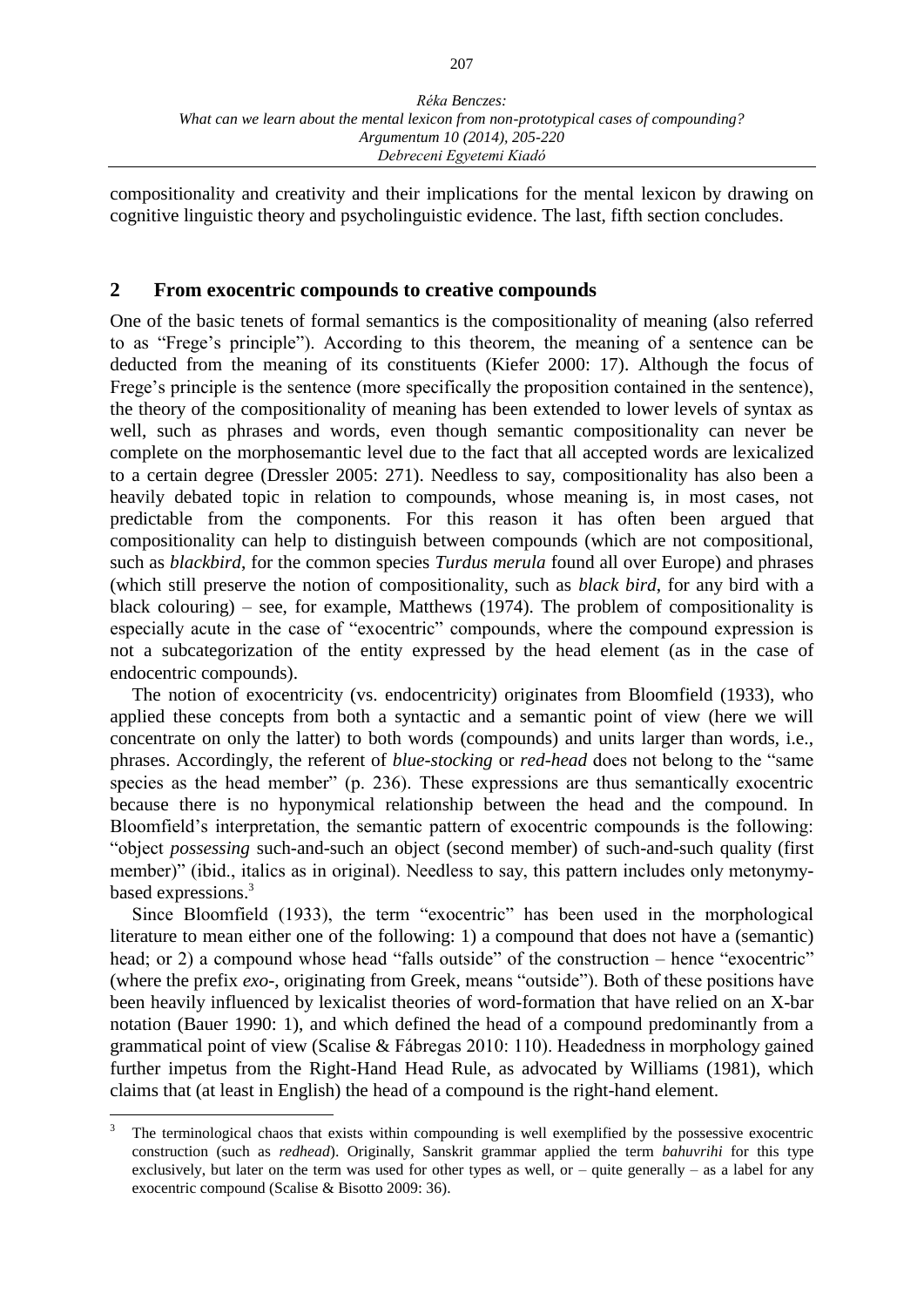The pervasiveness of the endocentric-exocentric distinction<sup>4</sup> has had a profound  $-$  and rather negative – effect on the scope of morphological research into compounding in the sense that linguistic literature has a strong tendency to focus on exocentric combinations only peripherally (if they are mentioned at all). This fact is also underlined by Scalise and Guevara (2006: 185): "In fact, while there is an extensive literature on endocentric compounding, the references to the theoretical and/or typological treatment of exocentric compounds are *very rare*" (emphasis added – RB). Although descriptivist approaches do make reference to exocentric combinations, these are typically more superficial than the detailed classifications of endocentric compounds (see, for example, Jespersen 1954, Adams 1973).

An exception to this trend is Marchand (1960), who devotes a whole chapter to the classification of exocentric compounds and distinguishes among five major types: 1) the "*pickpocket* type", where the compound expression denotes the agent who (or which) performs the action indicated by the predicate-object relationship of the expression itself; 2) the "*runabout* type", which is very similar to the first group, but where the second constituent is an adverbial complement, most often a particle; 3) the "*blackout* type", which is a cross between the two former subcategories: while this class is semantically similar to *pickpocket*, morphologically it resembles the *runabout* type of compounds; 4) bahuvrihi constructions such as *hunchback*, *paleface*, *scatterbrain* which have a primarily identifying function; and 5) compounds such as *dugout* and *left-over* (Marchand does not give a typological explanation for this class).

As regards the transformational generativist account, it left the issue of exocentric compounds untouched, probably for the simple reason that the theoretical framework was unable to accommodate such combinations. This inadequacy was heavily criticized by Botha (1968), who made note of the fact that not only does Afrikaans contain a significant proportion of metaphorbased compounds (and which would be considered as exocentric and, therefore, would fall outside of linguistic analysis and description), but speakers have intuitions concerning the meaning of these expressions. In line with the general attitude outlined above, Kiefer (1992: 62) in his general account of Hungarian compounding considers exocentric compounds as "peripheral", and, therefore, not worthy of a proper linguistic analysis. In Kiefer's view, the productive patterns of Hungarian compounding are all endocentric – i.e., exocentric compounds cannot be formed on the basis of productive patterns.

There are evident difficulties in classifying compounds along the endocentric–exocentric distinction as first established by Bloomfield (1933). Quite often the reason why there is no head element in a compound is because it is considered by speakers to be superfluous and deductible from the context (this possibility is also alluded to by Marchand 1960: 11) – for example, a quick word search on Google easily confirms the fact that both *notebook computer* and *notebook*

 $\overline{4}$ <sup>4</sup> One of the main trends in the classification of compounds is the perseverance of the endo- vs. exocentric categories. Following Bloomfield's (1933) original proposal, it has been also adopted in various forms by Spencer (1991), Fabb (1998), Haspelmath (2002), Booij (2005) and Bauer (2009). Nevertheless, neither one of these classifications are exactly similar in what further types are identified alongside the endo- and exocentric types, and what compound structures they consider to belong under the various compound types. Accordingly, Fabb (1998) proposes a three-way distinction, with the categories of endocentric, exocentric and appositional/dvanda (the latter meaning any structure that has two heads). Similar typology is suggested by Bauer (2009), who labels the third category as "coordinative" (and which subsumes both appositional and dvanda structures). Spencer's (1991) classification, however, distinguishes between appositional and dvanda (and hence has four categories). In his classification, Haspelmath (2002) adds a further, fifth category, the socalled "affixed compounds" (such as *green-eyed*), while Booij (2005) assumes exocentric compounds to follow the [VN] pattern, and thus establishes the bahuvrihi type as a separate category.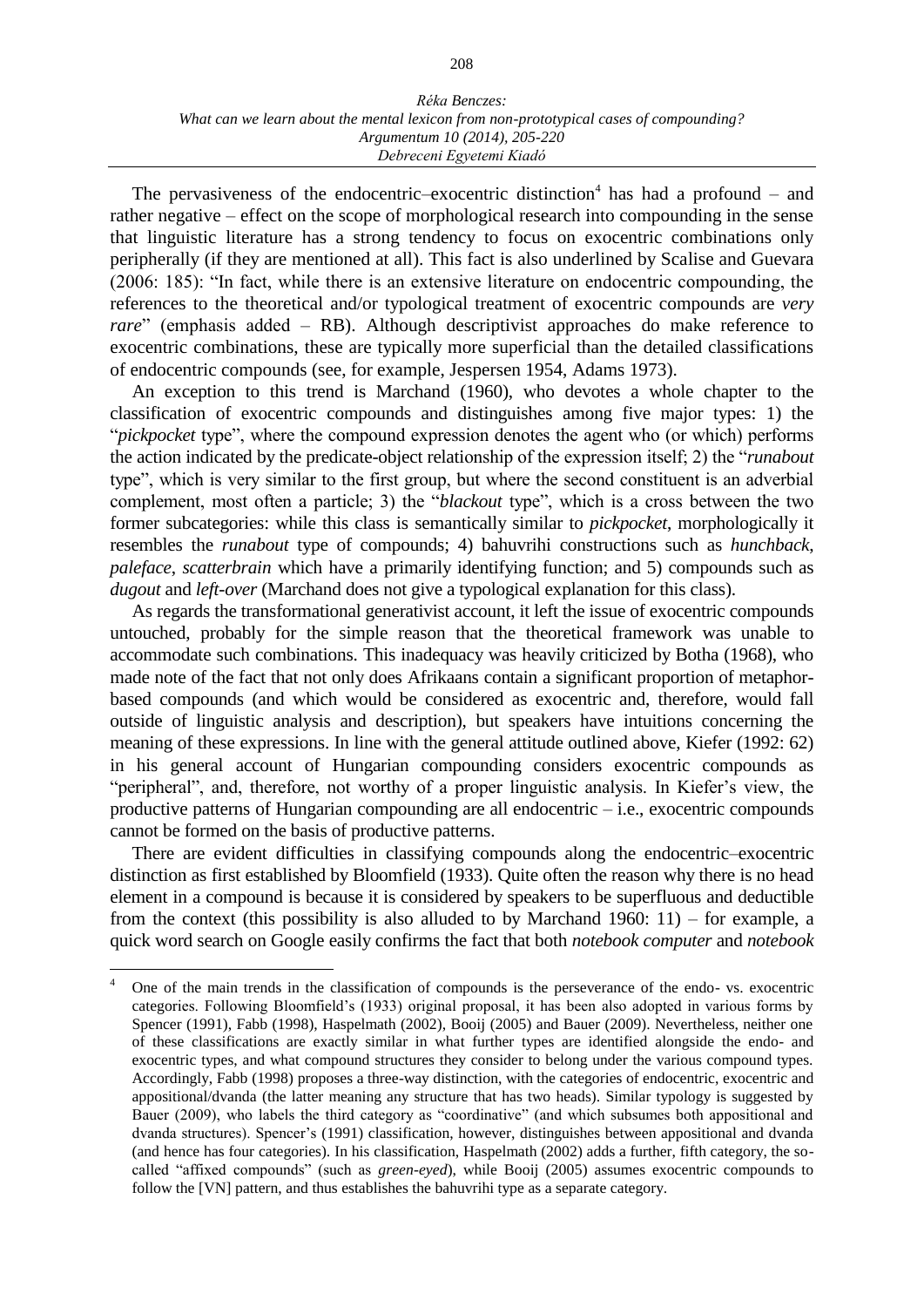are used interchangeably. Therefore, classifying *notebook* as "exocentric" seems to be simply counterintuitive. At the same time, the "exocentric" nature of lexicalized compounds, such as *honeymoon*, is also questionable, as the two neologisms, *babymoon* ('a special holiday taken by parents-to-be before their first baby is born') and *familymoon* ('a holiday immediately after a wedding where the bride and groom are accompanied by children from previous marriages or relationships'), testify.<sup>5</sup> *Honeymoon* originally referred to the first month of a marriage: the honey signifies the sweetness of new love, while the moon represents the fleeting feeling of love that will wane as quickly as the moon (*OED*). Speakers have, however, reanalyzed the meaning of *moon* as an intimate holiday following or preceding an important family event: in the case of *honeymoon*, the vacation follows the wedding, while in *babymoon* and *familymoon* it precedes the events. Therefore, even lexicalized compounds can become reanalysed and, therefore, remotivated by speakers and possess some degree of compositionality and analyzability.

All in all, the exclusion of exocentric compounds from a proper linguistic analysis can be attributed to the fact that such constructions have been mostly considered as 1) exceptional; 2) unanalysable; and 3) not formed on the basis of productive compound-forming patterns. Accordingly, Table 1 sums up the main assumptions with regard to endo- and exocentric compounds, as usually provided in the relevant morphological literature. The properties listed in Table 1 imply that endocentric compounds can be considered as the unmarked cases of English compounding, while exocentric compounds can be regarded as the marked ones.<sup>6</sup>

| endocentric | exocentric     |
|-------------|----------------|
| productive  | non-productive |
| typical     | atypical       |
| transparent | opaque         |
| analysable  | non-analyzable |

*Table 1: General assumptions about endocentric and exocentric compounds, as usually provided within traditional morphological literature.*

Nevertheless, all of the assumptions in Table 1 have been refuted, which, therefore, call severely into question the premise that exocentric compounding is a marked morphological phenomenon. First, as pointed out by Guevara and Scalise (2009), exocentric compounds (especially those that are based upon metaphor and/or metonymy) are quite common in a vast number of the world's languages. In their large-scale typological study of word-formation in the world's languages, Stekauer et al.  $(2012: 80)$  found 30 languages<sup>7</sup> out of their representative sample of 55 that possessed exocentric combinations. These thirty languages covered all major morphological types (agglutinative, fusional, isolating and polysynthetic) and came from sixteen language families.<sup>8</sup> In Štekauer et al.'s (2012: 82) view, the widespread

<sup>5</sup> The examples are from a web-based collection of English neologisms, http://www.wordspy.com (henceforth Wordspy). For a detailed analysis, see Benczes (2010).

<sup>&</sup>lt;sup>6</sup> Following Waugh and Lafford (2000: 272), markedness is understood as an "asymmetric relationship between two choices" which can be found in "all areas of morphology."

<sup>7</sup> These languages were the following: Anejom, Bardi, Breton, Cirecire, English, Estonian, Finnish, Georgian, Greek, Hausa, Hebrew, Hungarian, Ilocano, Japanese, Jaqaru, Lakhota, Luganda, Maipure, Mandarin Chinese, Māori, Marathi, Nelemwa, Slovak, Spanish, Swahili, Telugu, Tibetan, Tzotzil, Wichí and Zulu.

<sup>8</sup> More specifically: Afro-Asiatic, Arawakan, Australian, Austronesian, Aymaran, Dravidian, Japanese, Kartvelian, Khoisan, Matacoan, Mayan, Indo-European, Niger-Congo, Sino-Tibetan, Siouan and Uralic.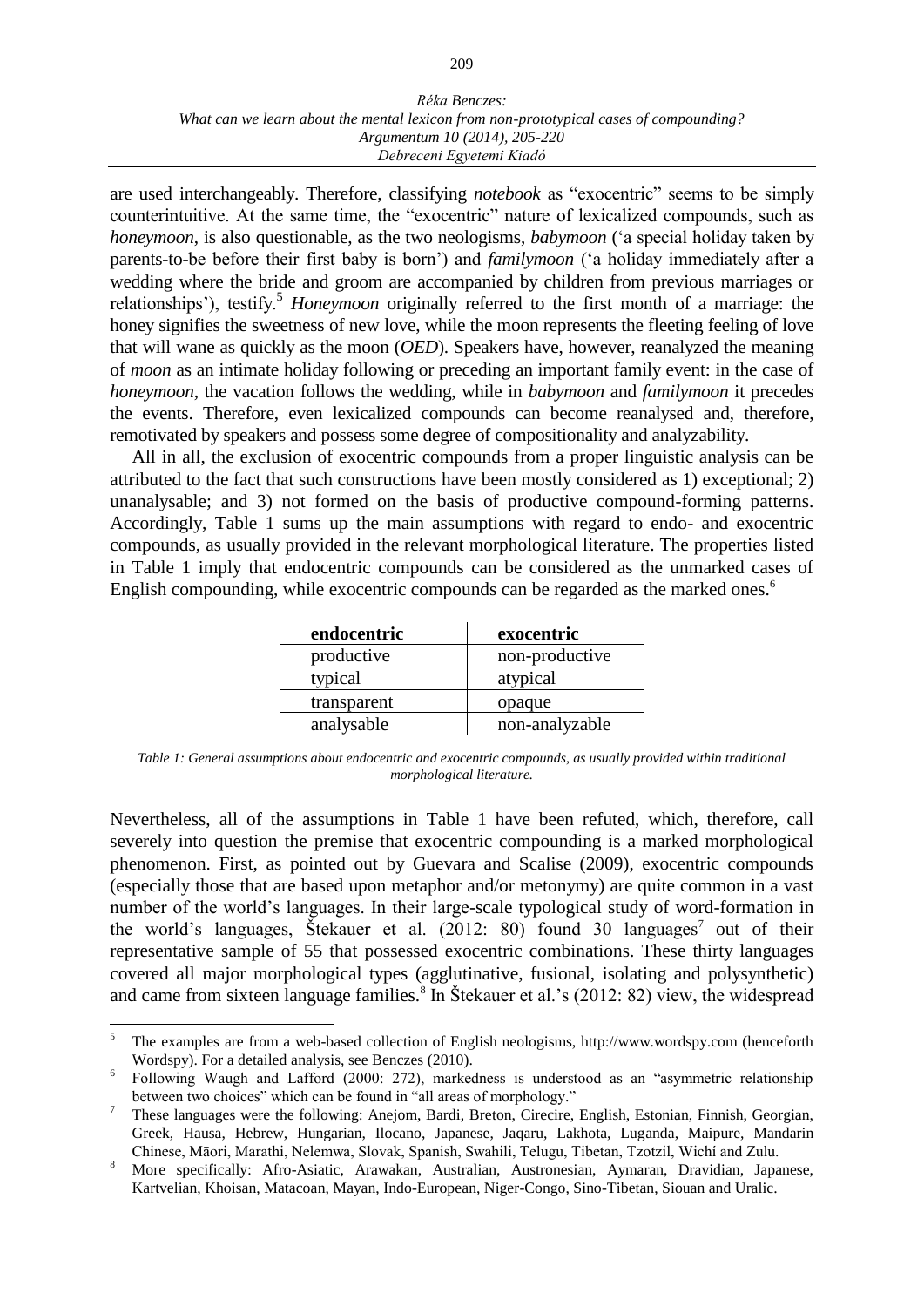occurrence of exocentrism in the world's languages suggests "a relatively strong position of figurativeness in natural languages" on the one hand, and a tendency towards a more speakerfriendly economy of expression (as opposed to a more listener-friendly clarity of expression).

Furthermore, in some languages – such as Turkana and Kayardild – exocentric compounding is the norm, with only very few endocentric examples (Bauer 2008: 54). In Italian, exocentric compounding of the [VN] type is the most productive sort (Scalise et al. 2009: 50). With respect to the compounding pattern referred to as bahuvrihi in the literature (i.e., "person/thing that has X", where X is the property described by the compound), Bauer (2008: 55) maintains that it seems to be near-universal (see also Barcelona 2008). Many scholars (e.g., Bauer 1978, Jespersen 1954, Marchand 1960) have noted that bahuvrihis are based on a simple PART FOR WHOLE metonymy – in fact, Bauer (2008: 59) is of the opinion that such compounds should be treated as endocentric. Needless to say, the ubiquity of metaphor and metonymy in compounding is by no means surprising if one considers metaphorical and metonymical thinking as a normal, everyday ability of humans. As emphasized by Langacker (1987), Talmy (1988) and Croft and Cruse (2004) among others, both metaphor and metonymy can be considered as a type of construal operation, and as such, a certain way of interpreting/conceptualizing the world around us. What this implies, therefore, is that the use of and reliance on conceptual metaphors and metonymies in word formation must also be an absolutely natural process.

It has also been demonstrated by Benczes (2006) that such expressions can be analyzed remarkably well within a cognitive linguistic framework. The use of metaphors and metonymies in novel compound formation opens up a limitless supply of innovation and creativity in novel word-formation, as such expressions make use of the creative associations that exist between concepts; associations based on similarity, analogy or contiguity. Following Benczes, metaphorical and/or metonymical compounds will be termed here henceforth as "creative compounds".

### **3 Creativity at work**

Benczes (2006) devotes a whole chapter to the discussion of one particular type of creative compound – instances where the second constituent is metaphorically conceptualized by the first constituent. What this implies is that in all such creative compounds the first constituent represents the source domain, while the second constituent represents the target domain of the metaphorical relationship. While previous accounts (see, for example, Downing 1977 and Warren 1978) have mostly relegated this type of compound formation into one large group, Benczes has demonstrated that such compounds show a remarkable variety of complexity in their analyses, depending on the metaphorical relation between the entities denoted by the participating nouns of the compound. Benczes comes to the conclusion that compounds based upon a metaphorical relation between the two participating constituents of the compound represent a natural, although highly creative process of word formation rooted in our ordinary – largely metaphorical – conceptual system.

An intriguing and highly representative example of the above statement is provided by the compound *helicopter parent* ("a parent who takes an excessive and overprotective interest in the life of his or her child, esp. with regard to education"; *OED*). According to the *OED*, the first citation of the expression is from 1989; it was added to the online version of the dictionary in 2007. There are plenty of webarticles that are concerned with the (mal)practices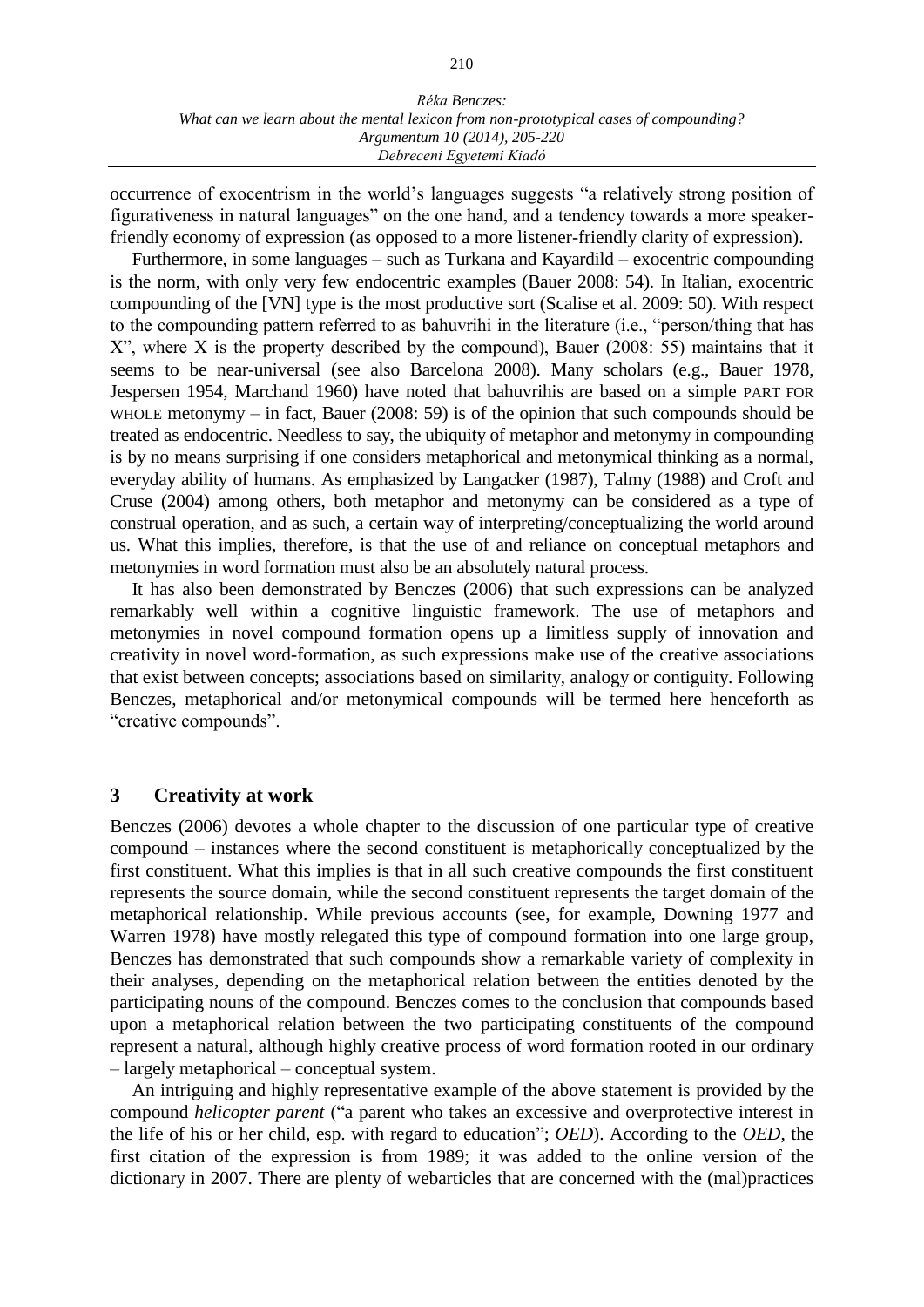of *helicopter parents*, 9 and one of the main characteristics that nearly all of the articles mention is that such parents "hover" over their children, $10$  which indicates that the metaphor is still quite alive in people's conceptualisations. The image of a hovering helicopter implies that there is constant control over the child (although there is no direct interference in the child's life). Helicopters are generally noisy, so their constant presence can be a source of annoyance to those on the ground – this negative implication is also carried into the semantics of the compound, which is labelled as "depreciative" in the *OED*. The helicopter metaphor also insinuates that the child's life is conceptualised as a journey, where the child is travelling along a road (over which the "helicopter" parent hovers).

The ease by which we are able to create novel metaphorical compounds on the basis of already existing ones is exemplified by *lawnmower parent*, *bulldozer parent* and *snowplow parent* – all of which refer to parents who not just simply watch over their children's lives (cf. *helicopter parent*), but directly interfere in them by clearing all the obstacles out of their children's way (but by doing so they also deprive their children of learning to cope independently with challenges they might face in life).<sup>11</sup> What is fascinating about these more recent expressions is that their motivation can be traced back to the still active metaphorical basis of *helicopter parent*, i.e., parents conceptualised as vehicles. However, as parents nowadays take a more pro-active role in their children's lives, the image of a passive helicopter does not fit the bill, and, therefore, a more apt vehicle needs to be selected – hence *lawnmower*, *bulldozer* or *snowplow*. Consider the following quote from a former school principal: "Today's parents are not just 'helicopter parents' ... They are a jet-powered turbo attack model."<sup>12</sup> The LIFE IS A JOURNEY metaphor is reinforced in all three compounds – whereby the machines cut, bull-doze or clear the obstacles (respectively) out of the way for their children. All three expressions are depreciative, similarly to *helicopter parent*; however, in these cases the pejorative sense can be traced back to our common knowledge of these machines – namely that they are big, sturdy and dangerous for those who get in their way (i.e., teachers, educators, etc.).

The compounds examined above are clear demonstrations of the fact that just because an expression is metaphorical, it does not necessarily have to be unanalyzable or opaque. On the contrary – not only are speakers capable of establishing and reinforcing the motivation for these expressions (see for example the remark of the former school principal quoted above), but are also able to create further expressions on the basis of the same general and underlying metaphor. Nevertheless, it might be argued that the reason why speakers have absolutely no trouble in understanding these compounds and exploiting their metaphorical potential is because they are all "endocentric" – after all, a *helicopter parent*, a *lawnmower parent*, a

<sup>9</sup> A relatively recent article that sums up the main characteristics of helicopter parents is "The seven myths of helicopter parenting", by Katie Roiphe, 31 July 2012. (http://www.slate.com; accessed 20 March 2013).

<sup>10</sup> See, for example the following quote: "Parents of millennials have been obsessive about ensuring the safety of their children, Howe said. When the first wave was born in the early 1980s, 'Baby on Board' signs began popping up on minivans. They were buckled into child-safety seats, fitted with bike helmets, carpooled to numerous after-school activities and *hovered over* by what Howe describes as 'helicopter parents'." (Don O'Briant, "Millennials: The Next Generation", *The Atlanta Journal and Constitution*, 11 August 2003 (http://www.lifecourse.com; accessed 20 March 2013; emphasis added).

<sup>&</sup>lt;sup>11</sup> A summary of these novel coinages can be found in an article posted on the website of the American Association of College Unions International, [http://www.acui.org:](http://www.acui.org/) "Helicopters, snowplows, and bulldozers: Managing students' parents'', by Mark Taylor (accessed 20 March 2013).

<sup>12</sup> Quoted in [Elizabeth Kolbert,](http://www.newyorker.com/magazine/bios/elizabeth_kolbert/search?contributorName=elizabeth%20kolbert) "Spoiled rotten: Why do kids rule the roost?", *The New Yorker*, 2 July 2012, [\(http://www.newyorker.com;](http://www.newyorker.com/) accessed 20 March 2013).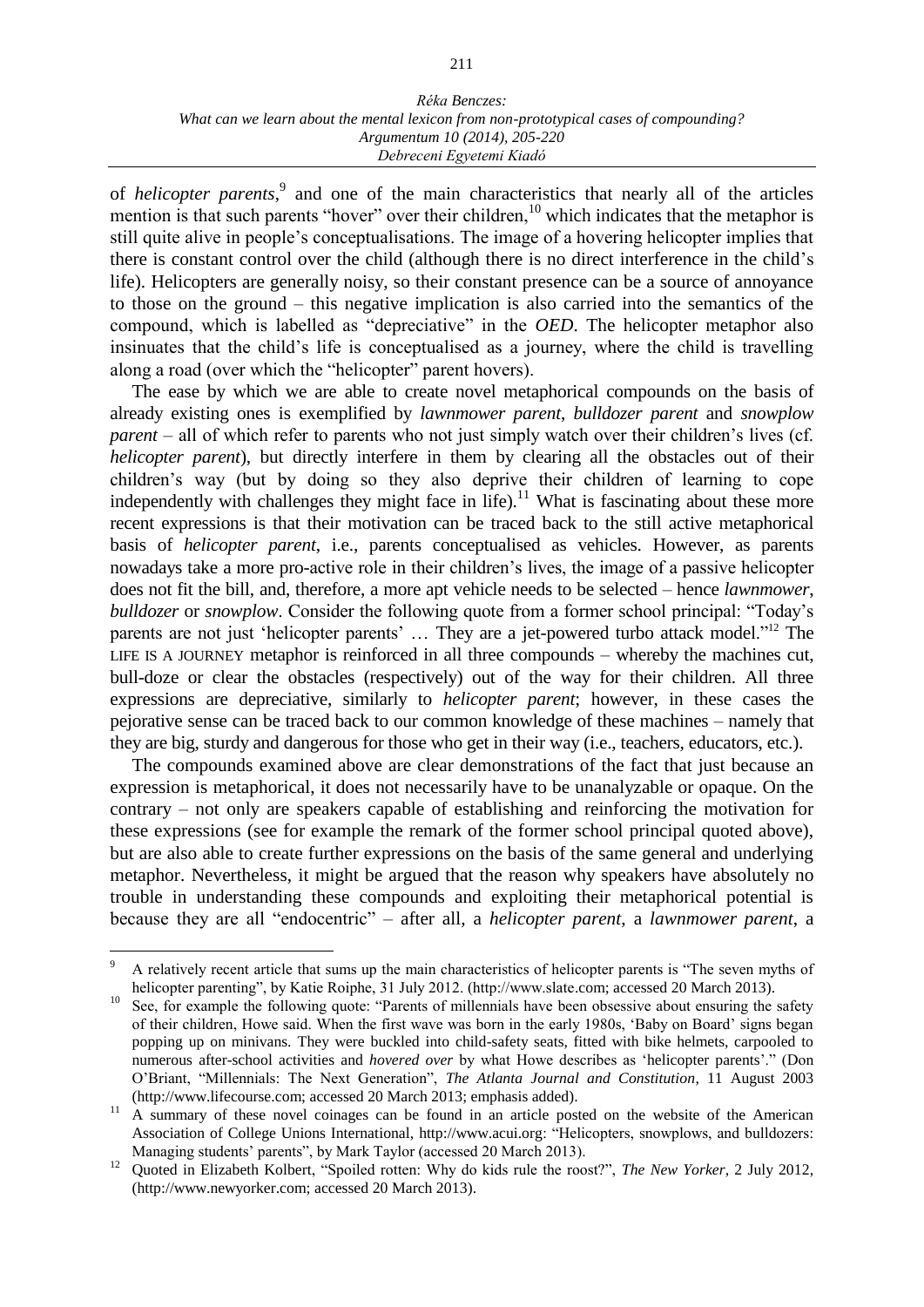*bulldozer parent* and a *snowplow parent* are all hyponyms of the second (i.e., head) constituent. Consequently, in order to support the idea that the endocentric–exocentric distinction is not a viable approach to the study of the semantics of English compounding, we need to find an "exocentric" compound that is both analysable and transparent for speakers.

Such a case is provided by *couch potato* ("a person who spends leisure time passively or idly sitting around, esp. watching television or videotapes"; *OED*), the semantics of which is based upon a complex interplay of metaphors and metonymies. With regard to the modifier, *couch*, it can be claimed that it is in a metonymical relationship with the activity itself (watching television from the couch), via the OBJECT INVOLVED IN THE ACTION FOR THE ACTION metonymy. It is also plausible to maintain that the compound as a whole evokes the metaphorical image of an immobile, passive person sitting before the television (via the PEOPLE ARE PLANTS metaphor, which carries the notion of immobility within itself, as plants are unable to move). The head element, *potato*, is quite rich in its metaphorical and metonymical utilizations. First, it can stand for the food that is consumed in front of the television (a potato-based snack, such as chips), resulting in the MATERIAL FOR OBJECT metonymy (potato for chips). This metonymical relationship, however, is the source of a further metonymy: chips can be considered as typical food consumed in front of the television, which means that chips stands for any kind of snack eaten before the television (via the MEMBER OF A CATEGORY FOR THE CATEGORY metonymy). Second, *potato* can also stand for the person who is eating it – via the OBJECT INVOLVED IN THE ACTION FOR THE AGENT OF THE ACTION metonymy. But the real beauty of the head element is that it evokes a further metonymy, namely CAUSE FOR EFFECT. Eating too much fatty food results in surplus fat, which results in the metaphorical relationship between the potato on the hand and the person on the couch – the agent of the action – on the other. The motivation behind this cognitive process is evident: an overweight person with excess fat resembles the sturdy, round shape of a potato.

The above analysis can, of course, be called into question on the grounds of it being a case of "armchair linguistics", and therefore not being relevant to the main issue at hand (i.e., discarding the endocentric vs. exocentric distinction). Nevertheless, two pieces of evidence can be put forward to indicate that *couch potato* is indeed transparent and analysable for speakers. First, if one searches for *couch potato* among Google Images, there is an abundance of cartoons and illustrations depicting the following: 1) overweight people before the television (holding or eating a variety of unhealthy snacks); and 2) human-like potatoes with a face, arms and legs, sitting and eating before the television. The images point to the fact that the metaphorical conceptualisation of passive, immobile people likened to potatoes (i.e., PEOPLE ARE PLANTS) is very much alive in our cognition, as well as the consequences of eating too much food before the television (i.e., becoming overweight). Second, the original compound *couch potato* has served as the analogical basis for a further creative extension, *cot potato* ("an infant or toddler who spends a great deal of time watching television"; Wordspy). This recent coinage is also based on the metaphorical basis of *couch potato*, inheriting some of its metaphorical and metonymical relations, but also deviating in meaning from the original expression to some extent (depending on the semantic content of the modifier constituent).

Accordingly, the meaning of *cot potato* can be accounted for with a type of blend-based analysis, a so-called "mirror network", where there is one single organising frame that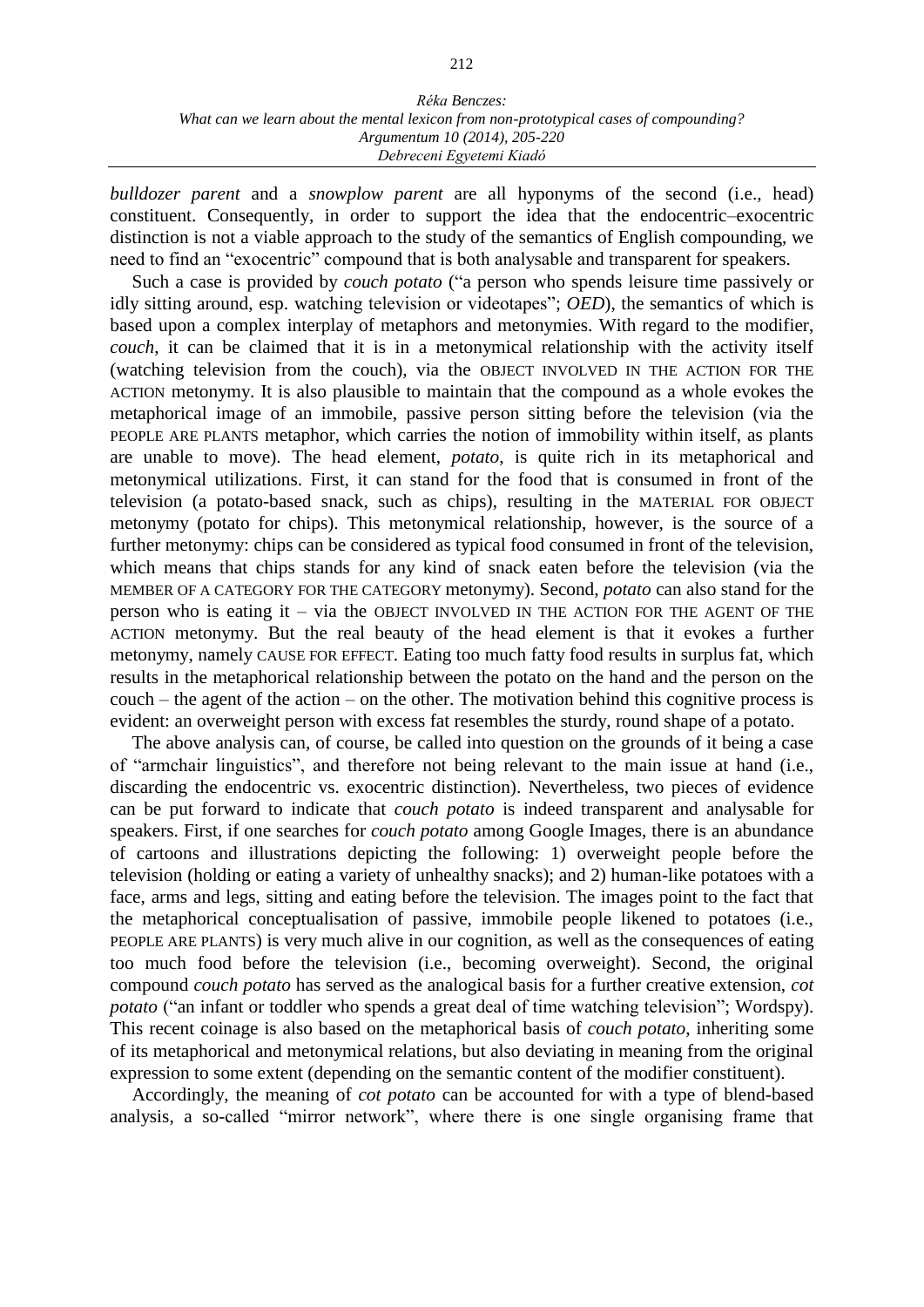structures the generic space, the inputs and the blend (Fauconnier & Turner 2002).<sup>13</sup> In the case of *cot potato* one of the input spaces is a baby/toddler before the television, while the other input space is *couch potato* (see Figure 1). What this more recent addition to the English language testifies is that in order to understand its meaning, one has to be familiar with the original expression of *couch potato*, but, at the same time, the hearer/reader has to adjust the meaning of the original compound as required by the first constituent of *cot potato*. At this point it needs to be emphasized that the constituents of a compound do not indicate the concepts that form the inputs to the blending process: the idea that conceptual integration involves a linking of counterparts, and that the formal expression names or indicates the appropriate counterparts is flawed (Turner & Fauconnier 1995). Rather, the constituents form "prompts" (ibid.) for the hearers, thus enabling them to build the conceptual structure that the compound itself refers to. This view is reinforced by experimental evidence as well (Costello 2002, Lynott & Keane 2003): when a novel compound is coined, it is not the communicative precision that influences the selection of the constituent nouns, but the defining properties of the categories themselves – that is, which noun is able to evoke the most productive semantic network. Therefore, which elements of the blended structure become selected as the formally coded constituents of the compound is extremely crucial for future interpretation.



*Figure 1: Blend-based analysis of cot potato.*

<sup>13</sup> Blending theory has already been applied rather successfully within cognitive linguistics to account for the meaning of noun–noun combinations (see, for example, Coulson 2000, Fauconnier & Turner 2002, Benczes 2006, 2011). Schmid (2011) investigates the general applicability of blending theory with regard to novel noun–noun compounds, and based on his results comes to the conclusion that blending is indeed a viable approach to such formations – and possibly to word formation in general.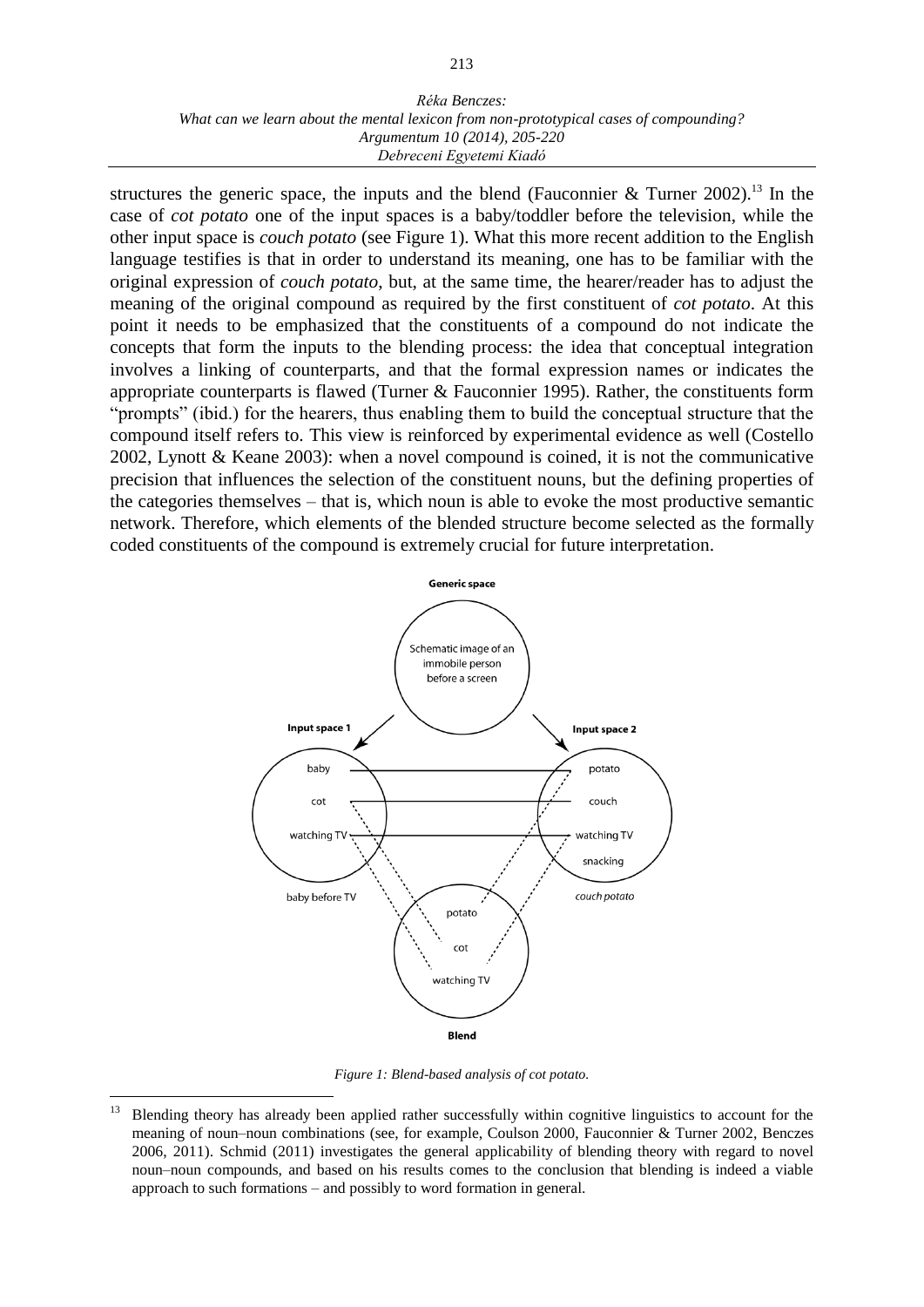Turning back to the blend analysis, *cot potato* is analogous to *couch potato* in the sense that the first constituent is also a location, similarly to couch in *couch potato*, but at the same time *cot* metonymically taps into the domain (or frame) of babies/toddlers (the cot being a usual location of theirs). Based on the correspondences within the blend network, the blended concept "inherits" the PEOPLE ARE PLANTS metaphor (the metaphorical image of a passive, immobile potato watching TV), and the OBJECT INVOLVED IN THE ACTION FOR THE ACTION metonymy (i.e., the cot). However, the semantics of *cot potato* does not necessarily require either the OBJECT INVOLVED IN THE ACTION FOR THE AGENT OF THE ACTION metonymy (i.e., the potato-based snack standing for the person who is eating it) or the CAUSE FOR EFFECT metonymy (i.e., eating too many snacks make us overweight) – because babies/toddlers cannot feed themselves (this feature cannot be found in the Wordspy definition either). Note, however, that on the basis of the meaning of *couch potato*, these latter metonymies can be called forth anytime within the meaning of *cot potato* if required (i.e., the blend can be "run"), and imply the danger of infants becoming overweight later on (due to simply watching too much television instead of engaging in active play) – as exemplified in the following quote: "The book's author, Lucy Jackson, argues that modern children spend most of their lives strapped into buggies or sitting square-eyed and round-shouldered in front of the telly. This, she contests, leaves toddlers unfit and often overweight. … But are toddlers really in danger of becoming cot potatoes?"<sup>14</sup>

# **4 Compositionality and creativity revisited: Implications for the mental lexicon**

Nevertheless, I do not wish to claim here that there is no difference with regard to semantic complexity between – for example – a metonymical or a metaphorical compound. In fact, just the opposite holds true. As Libben et al. (2003) have pointed out, the semantic complexity of a compound does affect processing times. According to the results obtained from psycholinguistic experiments, the processing of a compound with a non-transparent head, such as *jailbird* or *fleabag*, took longer than the processing of those compound expressions where the modifier was non-transparent (and the head transparent), as in *godchild* for instance. Such a result implies that there must be a connection between transparency on the one hand and the place and type of cognitive operation (metaphor or metonymy) within the compound. This brings us to the question of how can transparency of meaning and linguistic creativity (that is, the production and use of metaphorical and metonymical compounds) be reconciled and accounted for within a cognitive linguistic framework.

A possible answer is provided by applying the notion of constructional schemas, which are able to capture the commonalities of specific expressions at any linguistic level. Accordingly, endocentric and exocentric noun–noun compounds are based upon the same constructional schema ([NN]), but, as Langacker (2000) points out, even constructional schemas are grouped around prototypes. Within this complex network, the constructional schemas represent various degrees of abstraction, and they are linked to one another through relations such as elaboration (ranging from more general to more specific constructional schemas) and extension (ranging from non-metaphorical schemas to metaphorical/metonymical schemas).

 $14\,$ <sup>14</sup> Polly Ghazi, "Encounters: No more cot potatoes", *The Observer*, 2 May 1993. (Source: Wordspy)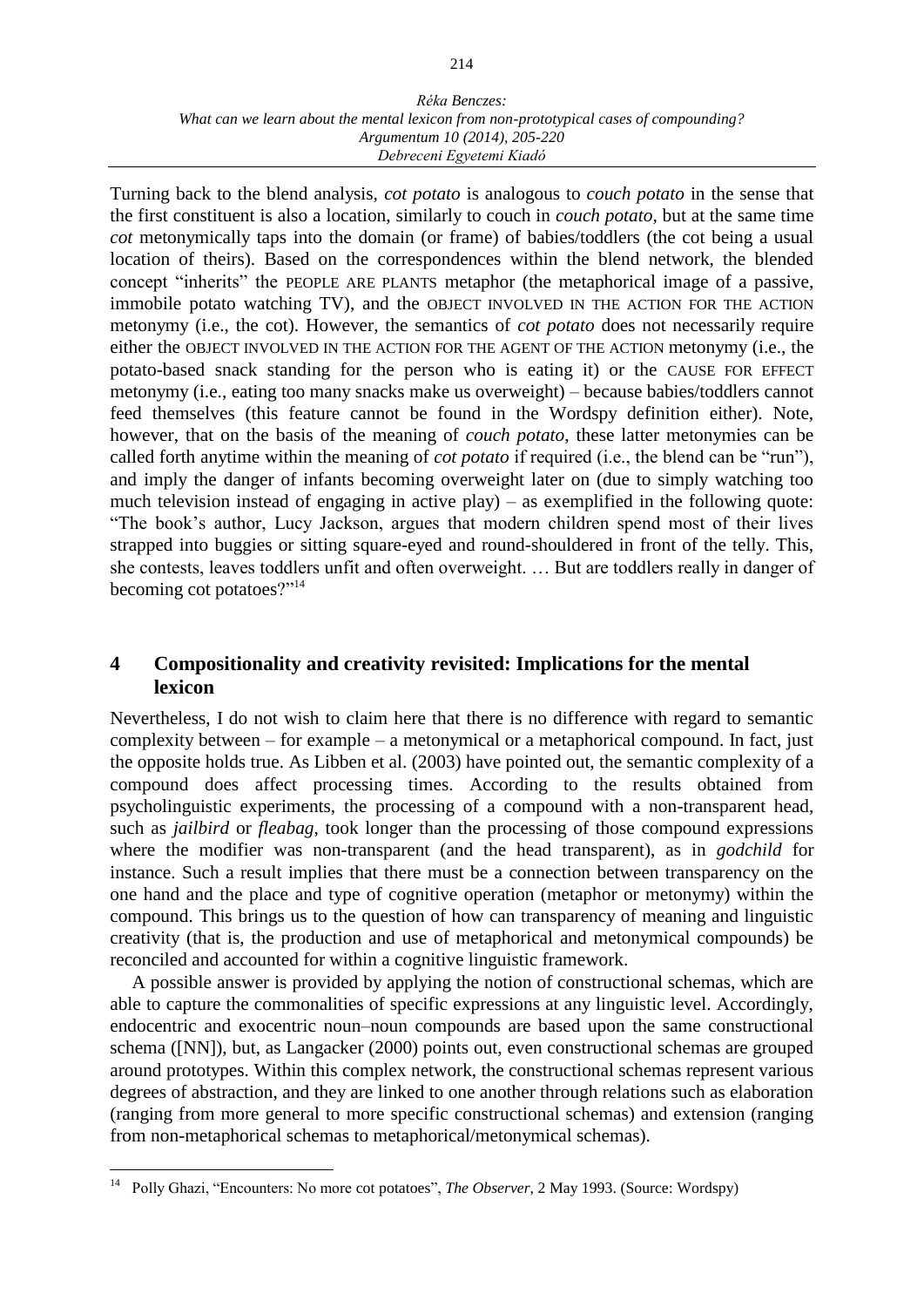Accordingly, it can be claimed that any noun–noun compound, whether endo- or exocentric, is on the same degree of elaboration; i.e., it can be characterized by the [NN] schema. However, [NN] compounds can represent various degrees of extension, depending on the cognitive operations that act upon the meaning of the expression. Therefore, the notion of degree of extension is synonymous with the concept of degree of creativity among creative compounds: the more extended a compound, the more imaginative, associative thinking is required from the listener to arrive at the compound's meaning. Consequently, creative extension can be correlated with transparency of meaning. Metaphorical and/or metonymical compounds represent various levels of semantic transparency depending on which constituent is affected by metaphor or metonymy. As mentioned before, the semantic complexity of a compound does affect processing times – in other words, the creative extension of *jailbird* or *fleabag* is greater than that of *godchild*, even though all three represent the same degree of elaboration (Libben et al. 2003). Based on the results mentioned above, it can be hypothesized that a compound with a metaphorical or metonymical head is more extended than a compound with a metaphorical or metonymical modifier. However, it should be borne in mind that even further distinctions of extension (and transparency) can be established even within one single class of creative compounds if further factors, such as lexicalisation, are also considered (cf. *honeymoon*, *babymoon* and *familymoon* as mentioned above).

The major benefit of adopting Langacker's (2000) idea of extension and elaboration in the treatment of endocentric and exocentric compounds is that it manages to capture the commonalities inherent in noun–noun compounds, regardless of their semantic makeup. Nevertheless, it also brings into focus the gradual nature of the semantic complexity that characterizes this type of English word-formation process. Accordingly, the first group of compounds analysed in the previous section – *helicopter parent* and its variants – represents a type of compound which is more extended than *apple tree* (although both are on the same level of elaboration). Although *helicopter parent* would have fallen under the "endocentric" label in traditional approaches, its meaning is based upon elaborate metaphorical conceptualisations, and, consequently, falls further away from prototypical endocentric cases. *Couch potato* and *cot potato* are even further extended in the Langackerian sense, in that the target domain remains linguistically "unexpressed" within the expressions – due to which, therefore, they can be considered as prototypical cases of "exocentric" compounds from a traditional point of view. Nevertheless, as the analyses indicated, speakers have no problems with understanding the metaphorical motivations of such expressions (and create further, analogous terms), which implies that such compounds should rather be treated as less prototypical examples of routine English compounding, and not as exceptional or non-rulegoverned material.

Therefore, what is claimed here is that the endo- and exocentric distinction as a means of classification is very problematic. It is suggested instead that compounds should be placed along a cline of extension, with prototypical cases of compounding such as *apple tree* at one end of this cline and metaphorical (and metonymical) compounds such as *couch potato* at the other end. It is very likely that most compounds will fall somewhere in-between: as underlined by Langacker (1987), linguistic phenomena are more likely to show partial compositionality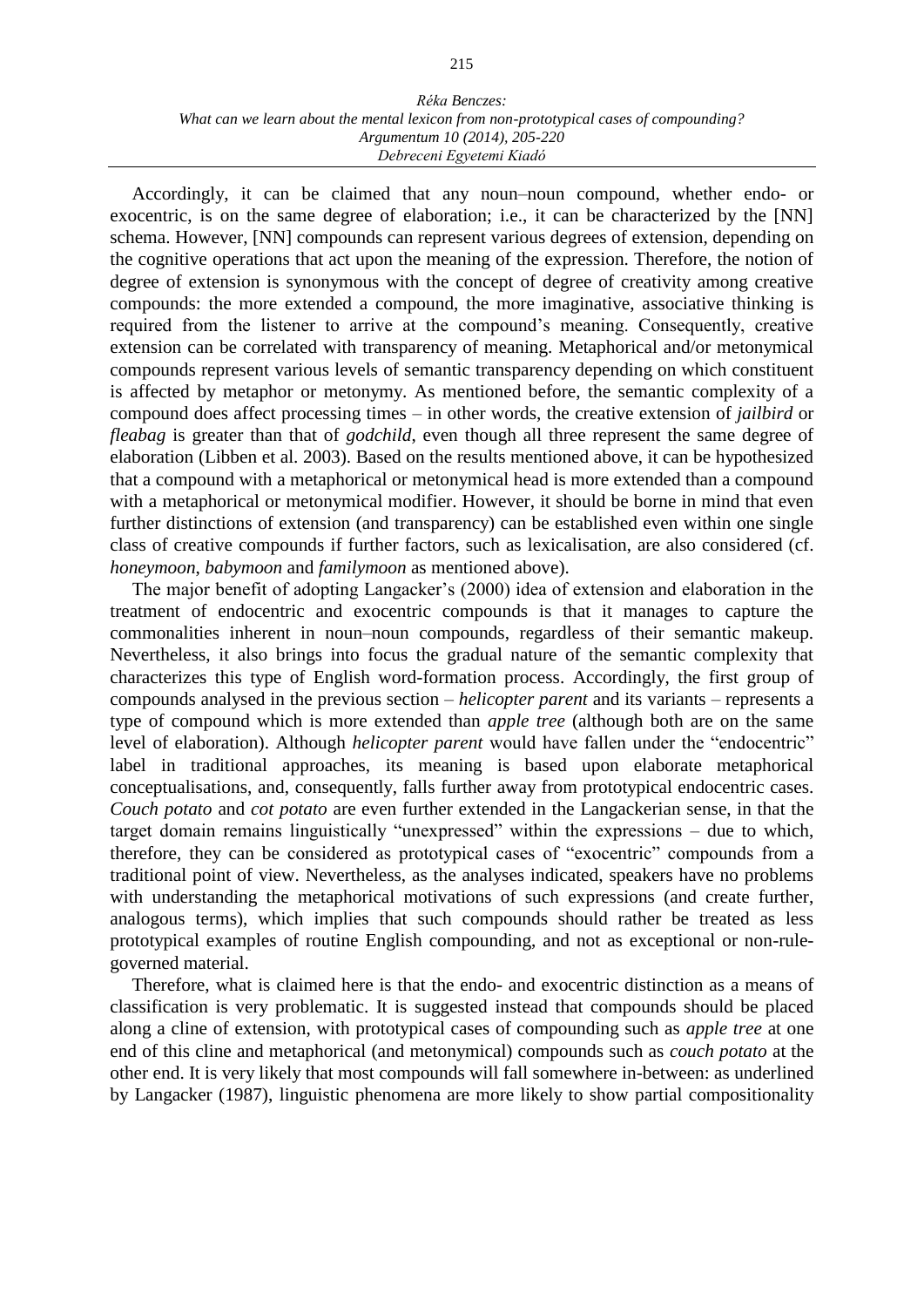than to be fully compositional.<sup>15</sup> This suggestion, however, does not mean that the notions of "modifier" and "head" should also be discarded in the morphological literature – both are intrinsic to the semantics (and the syntax) of compounding from a cognitive linguistic and a psycholinguistic perspective as well.

Psycholinguistic research, for instance, is especially useful in providing answers to some of the questions that this novel approach entails – such as how can the different degrees of extension be distinguished with regard to semantic compositionality. Recent experiments on compound representation seem to fully support the idea that compounds such as *helicopter parent* or *couch potato* are meaningful and motivated to speakers. According to Gagné (2009: 265), compounds are "represented as morphologically complex at some level of representation because even semi-opaque compounds facilitate responses to constituents".<sup>16</sup> Furthermore, in more recent experiments, El-Bialy and colleagues (2013) have come to the conclusion that semantic priming occurs in fully opaque compounds as well.

Such results chime in with the theory of Maximization of Computational and Storage Efficiency that seeks to provide and explanation for how compound words are represented in the mental lexicon (Libben 2006: 3-6). As suggested by recent psycholinguistic evidence, the mind seeks to both sore and compute as much as possible, regardless of the semantic makeup of the compound, in order to attain as much information about the composite item as possible. This means that "semi-opaque" and "opaque" compounds are also processed both as a whole and in terms of their constituents, pointing to the meaning composition model as the most viable explanation for the mental lexicon's architecture (Ji et al. 2011).

Therefore, psycholinguistics has come more-or-less to the same conclusion that cognitive linguistics has been advocating for a long time now and which has been hopefully demonstrated in the analyses of the creative compounds in section 4 as well – namely, that language users do make sense of seemingly "unanalyzable" phenomena and routinely use them to create novel expressions. This raises the possibility that so-called "opaque" (or "semiopaque") compounds simply do not exist, as we strive to make sense of (and place meaning into) linguistic units all the time – however complex they might be. Nevertheless, psycholinguistics still lacks an explanation for creative language use, which involves ad hoc, contextual and analogical information as well that is "rooted in long-term memory or the immediate physical or linguistic context" (Gerrig & Gibbs 1988: 14). Any account of the mental lexicon must necessarily be able to explain and accommodate examples such as *helicopter parent* and *cot potato* among others; it is very much hoped that future lines of research will properly address this issue.

In line with this reasoning, Dirven and Verspoor (1998) discard the traditional dichotomy of endo- and exocentric compounds and argue instead for a cline of transparency of meaning. However, they treat metaphorical and metonymical compounds as "darkened" constructions, hence semantically opaque.

<sup>16</sup> It needs to be stressed that there has still been very little done on the representation of "opaque" or "semiopaque" compounds in psycholinguistics (and much, much less on the production of such types). One of the greatest limitations of psycholinguistic research is its insistence on the terms "opaque" and "semi-opaque" for compounds such as *god-child* and *fleabag*, respectively – especially in view of the fact that experiments indicate that such expressions are motivated (and hence not opaque) for speakers.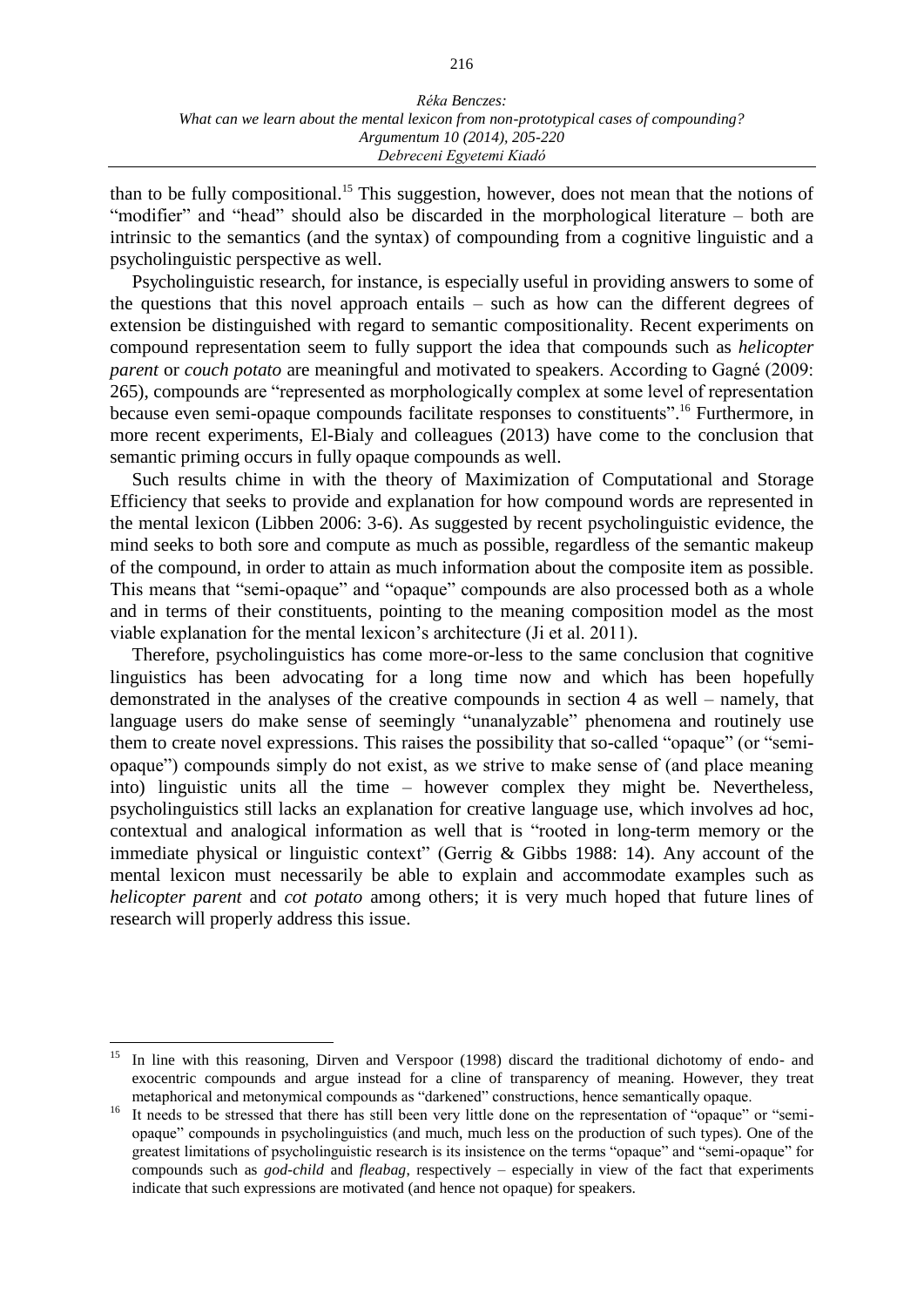### **5 Conclusions**

This paper has strived to demonstrate that not only are metaphorical and metonymical compounds a staple part of our everyday language use, but they are also analyzable (to various degrees) for language users and can serve as a basis for further, analogical coinages. This state of affairs necessarily brings forth the question of compositionality, which, especially within the realm of noun–noun compounds – can only be approached flexibly. This flexibility needs to be generalized over both "endocentric" and "exocentric" compounds alike, challenging in earnest the viability of this distinction.

As the analyses of examples such as *helicopter parent* and *couch potato* indicated, speakers have no problems with understanding the metaphorical motivations of such expressions, which implies that such compounds should be treated as less prototypical examples of routine English compounding, and not as exceptional or non-rule-governed material. Therefore, the paper has argued that the traditional endo- and exocentric distinction as a means of classification needs to be abandoned, and has proposed that from a semantic point of view compounds should be placed rather along a cline of extension, with prototypical cases of compounding such as *apple tree* at one end of this cline and metaphorical (and metonymical) compounds such as *couch potato* at the other end. Therefore, the more extended a compound, the more imaginative, associative thinking is required from the listener to arrive at the compound's meaning. Consequently, creative extension can be correlated with transparency of meaning. At the same time, extension corroborates with elaboration in establishing analogical patterns: *couch potato* has yielded the [N *potato*] schema, which represents a greater degree of elaboration and extension than the simple [NN] schema.

The major benefit of adopting Langacker's (2000) idea of extension and elaboration in the treatment of the semantics of noun–noun compounds is that it manages to capture the commonalities that are inherent in them, regardless of their semantic makeup. Nevertheless, it also brings into focus the gradual nature of the semantic complexity that characterizes this type of English word-formation process. Such a conclusion, needless to say, poses further challenges for linguists, especially with regard to the interplay between extension and elaboration. The resolution of such issues might gain considerable impetus from psycholinguistic research, which has recently turned towards the processing and representation of less prototypical compounds (labelled as "semi-opaque" and "opaque" in the literature). Accordingly, such compounds are indeed decomposed to some degree – which fully supports the main claims made in the present paper as well, namely that we routinely search for meaning everywhere, regardless of the semantic makeup of the composite item.

## **References**

Adams, V. (1973): *An Introduction to Modern English Word Formation*. London: Longman.

Barcelona, A. (2008): The interaction of metonymy and metaphor in the meaning and form of "bahuvrihi" compounds. *Annual Review of Cognitive Linguistics* 6, 208-281.

Bauer, L. (1978): *The Grammar of Nominal Compounding*. Odense: Odense University Press.

Bauer, L. (1990): Be-heading the word. *Journal of Linguistics* 26/1, 1-31.

Bauer, L. (2008): Exocentric compounds. *Morphology* 18, 51-74.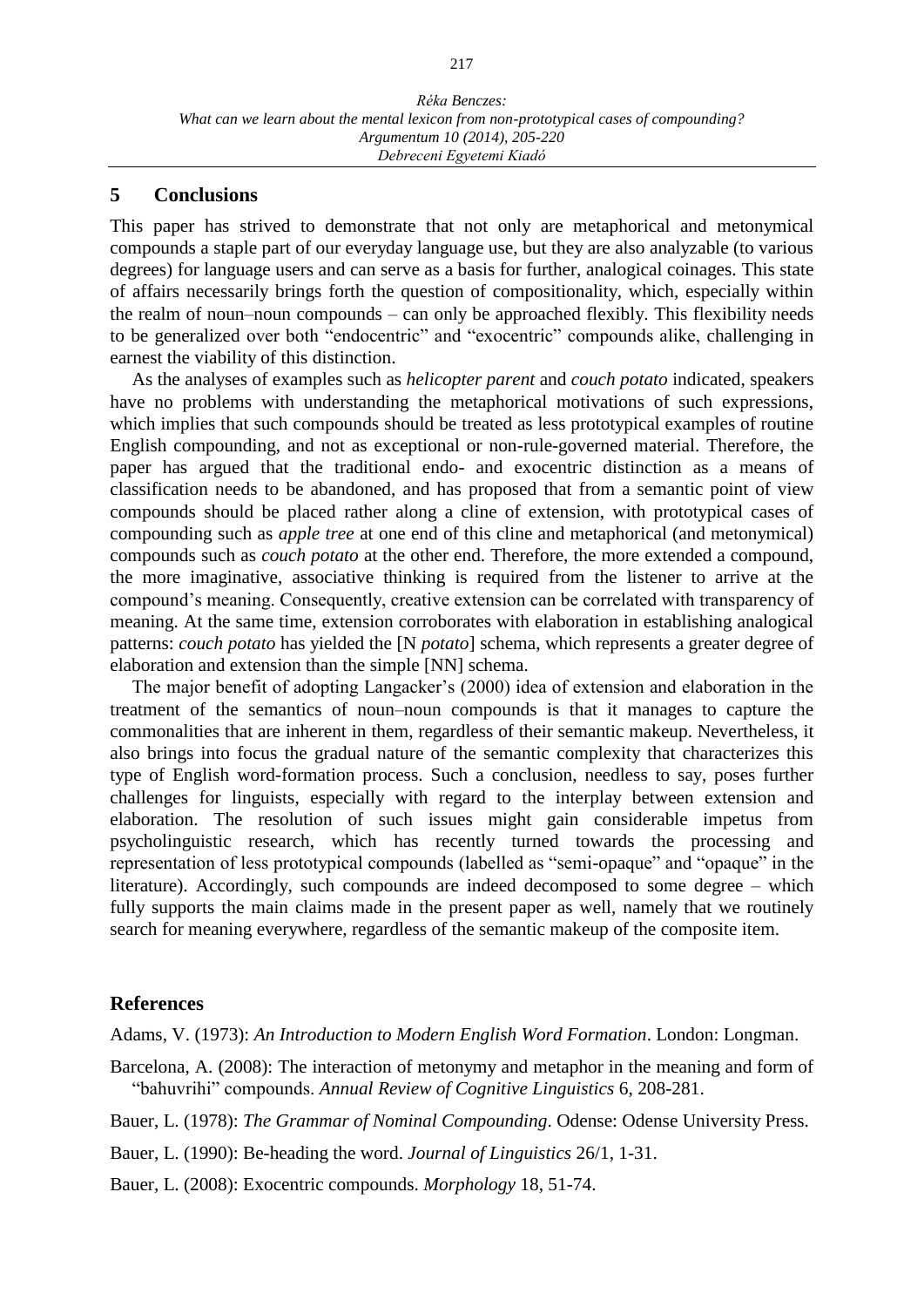- Bauer, L. (2009): Typology of compounds. In: Lieber, R. & Štekauer, P. (eds.): *The Oxford Handbook of Compounding*. Oxford: Oxford University Press, 343-356.
- Bauer, L. & Renouf, A. (2001): A corpus-based study of compounding in English. *Journal of English Linguistics* 29/2, 101-123.
- Benczes, R. (2006): *Creative Compounding in English: The Semantics of Metaphorical and Metonymical Noun–Noun Combinations*. Amsterdam & Philadelphia: John Benjamins.
- Benczes, R. (2010): Setting limits on creativity in the production and use of metaphorical and metonymical compounds. In: Michel, S. & Onysko, A. (eds.): *Cognitive Approaches to Word Formation*. Berlin & New York: Mouton de Gruyter, 221-245.
- Benczes, R. (2011): Blending and creativity in metaphorical and metonymical compounds: A diachronic investigation. In: Schmid, H.-J. & Handl, S. (eds.): *Windows to the Mind: Metaphor, Metonymy and Conceptual Blending*. Berlin & New York: Mouton de Gruyter, 247-268.
- Benczes, R. (2013): The role of alliteration and rhyme in novel metaphorical and metonymical compounds. *Metaphor and Symbol* 28/3, 167-84.
- Bloomfield, L. (1933): *Language*. Chicago: The University of Chicago Press.
- Booij, G. (2005): *The Grammar of Words*. Oxford: Oxford University Press.
- Botha, R.P. (1968): *The Function of the Lexicon in Transformational Generative Grammar*. The Hague: Mouton.
- Burridge, K. (2004): *Weeds in the Garden of Words*. Cambridge: Cambridge University Press.
- Costello, F.J. (2002): Investigating creative language: People's choice of words in the production of novel noun–noun compounds. In: *Proceedings of the 24th Annual Conference of the Cognitive Science Society, 2002*. http://inismor.ucd.ie/~fintanc/postscript/Costello2002a.ps; accessed: 21 November, 2006.
- Coulson, S. (2000): *Semantic Leaps: Frame-Shifting and Conceptual Blending in Meaning Construction*. Cambridge: Cambridge University Press.
- Croft, W. & Cruse, D.A. (2004): *Cognitive Linguistics*. Cambridge: Cambridge University Press.
- Dirven, R. & Verspoor, M. (1998): *Cognitive Exploration of Language and Linguistics*. Amsterdam & Philadelphia: John Benjamins.
- Downing, P. (1977): On the Creation and Use of English Compound Nouns. *Language* 53/4, 810-842.
- El-Bialy, R., Gagné, Ch.L. & Spalding, Th.L. (2013): Processing of English compounds is sensitive to the constituents' semantic transparency. *Mental Lexicon* 8/1, 75-95.
- Fabb, N. (1998): Compounding. In: Spencer, A. & Arnold M.Z. (eds.): *Handbook of Morphology*. Oxford: Blackwell, 66-83.
- Fauconnier, G. & Turner, M. (2002): *The Way We Think: Conceptual Blending and the Mind's Hidden Complexities*. New York: Basic Books.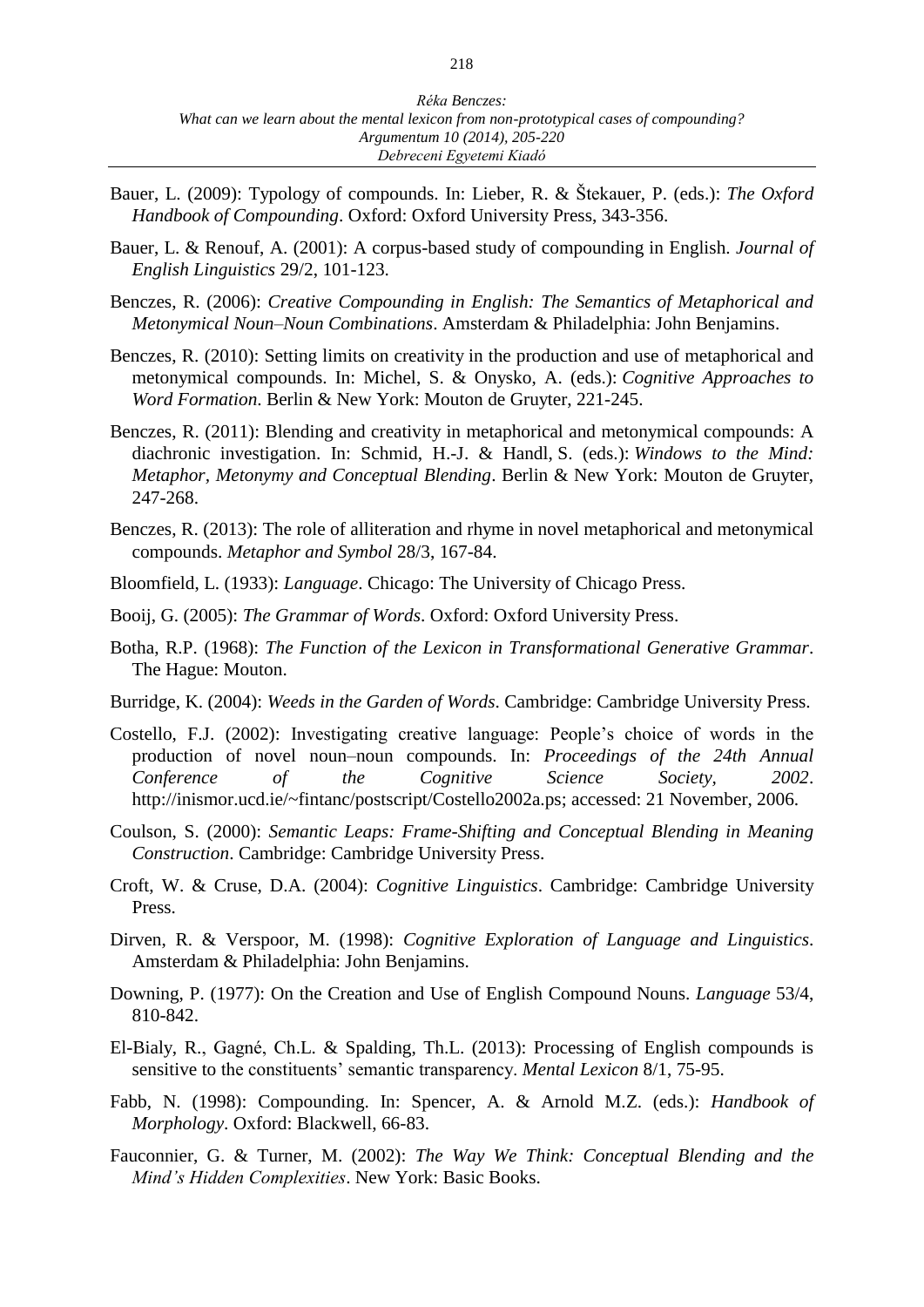- Gagné, Ch.L. (2009): Psycholinguistic perspectives. In: Lieber, R. & Štekauer, P. (eds.): *The Oxford Handbook of Compounding*. Oxford: Oxford University Press, 253-271.
- Gerrig, R.J. & Gibbs, R.W. (1988): Beyond the lexicon: Creativity in language production. *Metaphor and Symbolic Activity* 3/1, 1-19.
- Guevara, E. & Scalise, S. (2009): Searching for universals in compounding. In: Scalise, S., Magni, E. & Bisetto, A. (eds.): *Universals in Language Today*. Dodrecht: Springer, 101- 128.
- Haspelmath, M. (2002): *Understanding Morphology*. London: Arnold.
- Jespersen, O. (1954): *A Modern English Grammar on Historical Principles. Part VI: Morphology*. London: Bradford and Dickens.
- Ji, H., Gagné, Ch.L. & Spalding, Th.L. (2011): Benefits and costs of lexical decomposition and semantic integration during the processing of transparent and opaque English compounds. *Journal of Memory and Language* 65, 406-30.
- Kiefer, F. (1992): Compounding in Hungarian. *Rivista di Linguistica* 4/1, 61-78.
- Kiefer F. (2000): *Jelentéselmélet* [Semantics]. Budapest: Corvina.
- Langacker, R.W. (1987): *Foundations of Cognitive Grammar. Volume I: Theoretical Prerequisites*. Stanford: Stanford University Press.
- Langacker, R.W. (2000): *Grammar and Conceptualization*. Berlin & New York: Mouton de Gruyter.
- Libben, G. (2006): Why study compound processing? An overview of the issues. In: Libben, G. & Jarema, G. (eds.): *The Representation and Processing of Compound Words*. Oxford: Oxford University Press, 1-22.
- Libben, G., Gibson, M., Yoon, Y.B. & Sandra, D. (2003): Compound fracture: The role of semantic transparency and morphological headedness. *Brain and Language* 84, 50-64.
- Lynott, D. & Keane, M. (2003): The role of knowledge support in creating noun–noun compounds. In: Alterman, R.L. & Kirsh, D. (eds.): *Proceedings of the 25th Conference of the Cognitive Science Society*. Mahwah, NJ: Erlbaum, 746-751. http://www.cs.ucd.ie/staff/mkeane/lynottkeane2003.pdf; accessed 21 November 2006.
- Marchand, H. (1960): *The Categories and Types of Present-Day English Word-Formation: A Synchronic-Diachronic Approach*. Wiesbaden: Otto Harrassowitz.
- Matthews, P.H. (1974): *Morphology*. Cambridge: Cambridge University Press.
- Oxford English Dictionary, The. 1989 (2<sup>nd</sup> edition, online version). Oxford: Oxford University Press.
- Scalise, S. & Bisotto, A. (2009): The classification of compounds. In: Lieber, R. & Štekauer, P. (eds.): *The Oxford Handbook of Compounding*. Oxford: OUP, 34-53.
- Scalise, S. & Guevara, E. (2006): Exocentric compounding in a typological framework. *Lingue e Linguaggio* 2, 185-206.